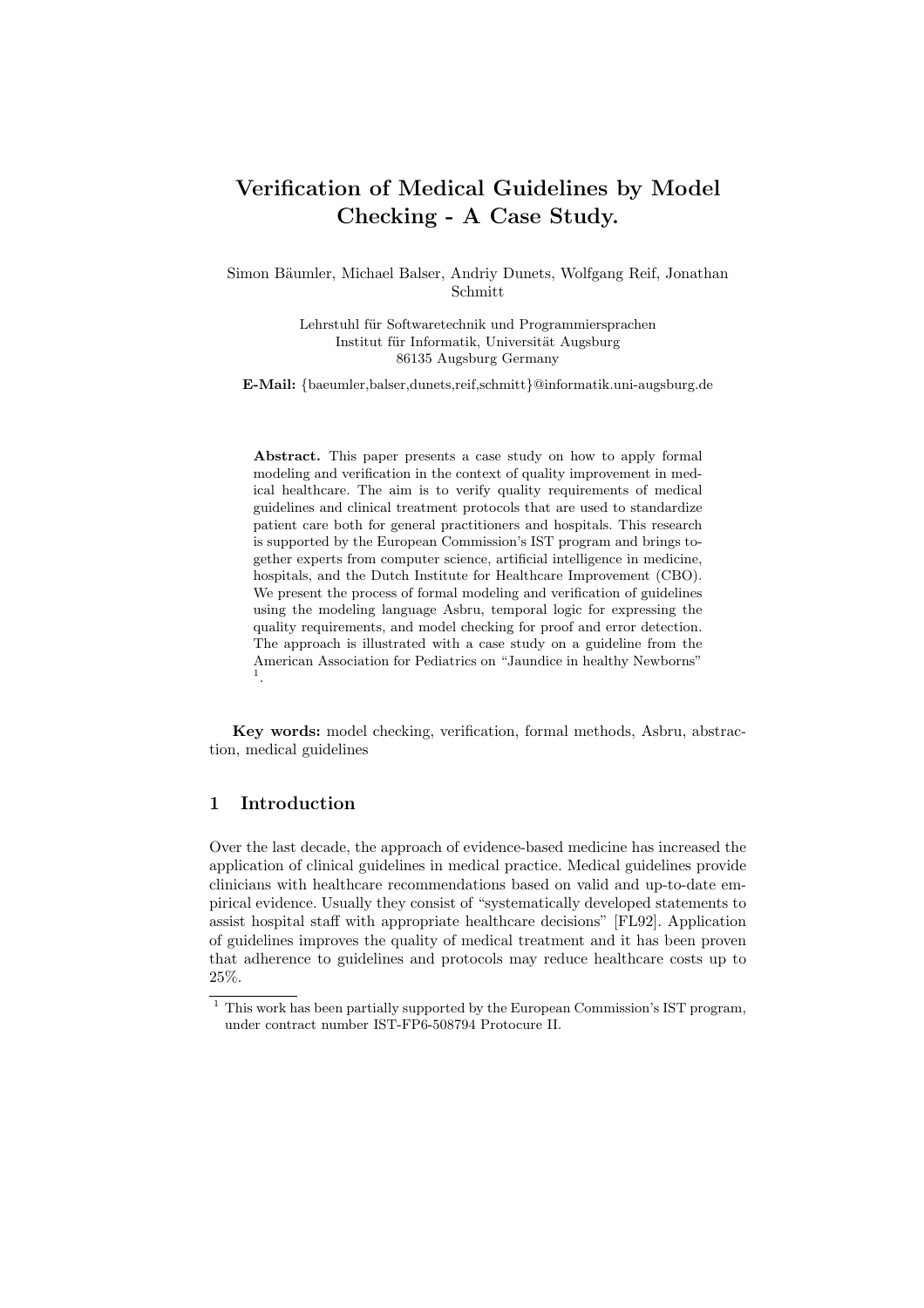Many practical guidelines and protocols still contain ambiguous, incomplete or even inconsistent elements. Recent efforts have tried to address quality improvement of guidelines [TMB04]. Our general approach to verification of guidelines is based on the observation that guidelines can be viewed as parallel programs. Therefore the classical formal methods for the quality assurance of software can be applied for the case of medical guidelines, especially because guidelines are highly-structured, systematic documents that are amenable for formal verification.

Because most parts of a guideline consists of informal plain text an appropriate representation language, with clear and well-defined semantics is required. To this purpose we use Asbru [Mik98]. Asbru is a temporal, skeletal plan-representation language which was especially designed for the medical domain. The most important advantage of using Asbru as a modelling language is its formal semantics [Bal02]. Figure 1 shows the overall documents flow in the verification process. The original guideline depicted in the upper left corner is modeled as Asbru plan using the knowledge-representation language Asbru.

The Asbru model is the basis for further tasks, e.g. to build decision support systems. For these tasks it is necessary to ensure the quality of the model. Thus, we are interested in tools to efficiently debug the model, e.g. to ensure its consistency. [Duf99] defines a number of structural properties which should be fulfilled by a good quality Asbru model. Some of these properties can be checked by syntactic analysis. Other properties require formal analysis. Furthermore, we are interested in the formal verification of more complex medical properties such as medical indicators. Complex, infinite state properties in general require interactive theorem proving. For structural and simple medical properties we aim for efficient techniques which can be automatically applied. For this, we automatically translate the model into a formal representation for an interactive theorem prover KIV [BRS00]. In order to apply model checking, we further translate the model into the input language of SMV model checker. In this paper, we focus on model checking of properties.

Simultaneously to the above transformation, in Figure 1, a number of interesting properties have been identified while analyzing both the original protocol and its Asbru model. We distinguish between Medical Properties and Structural Properties (see 3.2).

To evaluate our approach we have considered the medical guideline for "Jaundice in healthy newborns", a medical guideline from the American Association of Pediatrics, that covers different features of Asbru. We will use the jaundice protocol in the following sections as running example for our paper.

The identified properties do not depend on timing constraints. Therefore, it has been possible to abstract from time which reduces the complexity of the model. For the verification of these properties, we have chosen SMV as a model checker, because to our knowledge this is one of the most efficient tools to verify large models without complex timing constraints. For real-time properties, the use of timed model checkers, e.g. UPPAL[LPW97], will be of interest.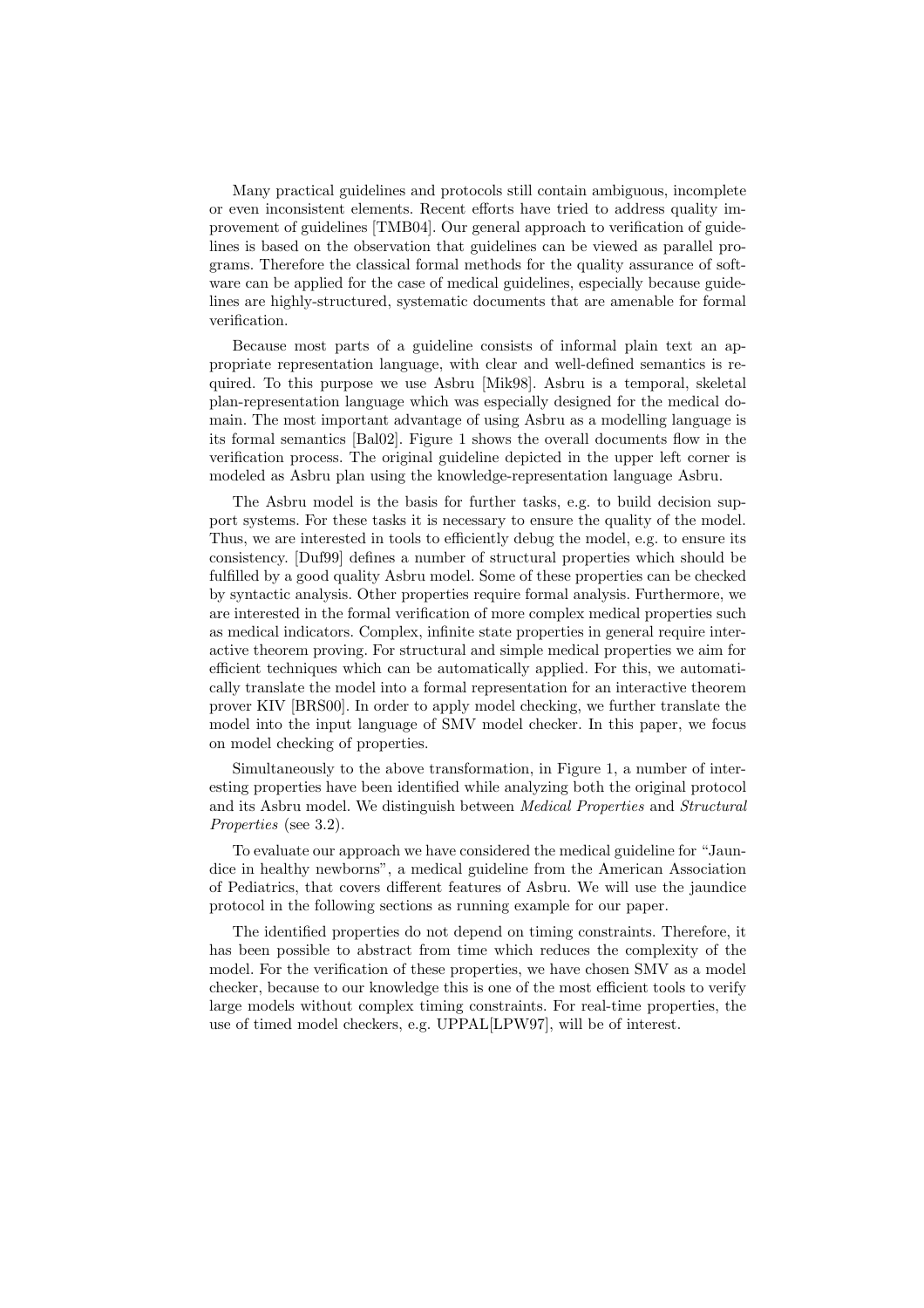

Fig. 1. Formalization and verification of protocols in the Protocure project.

We have used Cadence SMV version 10-11-02 with default settings on a computer with a 3 GHz Pentium processor and 2 GB of RAM.

Our main contributions are: (i) a validated formal model of a concrete medical guideline where the quality has been assured by automatic techniques, (ii) tool support for automatic verification of all of the properties of  $[Duf99]$ , (iii) case study to assess the possibilities of light-weight model checking techniques to verify structural or simple medical properties of medical guidelines; this case study could serve as a reference case study for other model checkers and other automatic techniques in the field of medical guidelines. We do not present new strategies for model checking SMV models in general.

The paper is organized as follows. Section 2 gives a short overview of the Jaundice guideline and the Asbru language with its formal semantics. Section 3 gives a description of a concrete infinite state model of the jaundice protocol and describes its reduction to a finite state model using an abstraction. In section 4 we summarize our experiences from this case study and describe possible improvements of the current process planned for future work.

# 2 Asbru: a knowledge representation language for protocols

We describe Asbru and its use by a simple example. Details on Asbru can be found in [Mik98].

#### 2.1 The jaundice protocol

Jaundice, or hyperbilirubinemia, is a common disease in newborns which is caused by increased bilirubin levels in blood. Under certain circumstances, high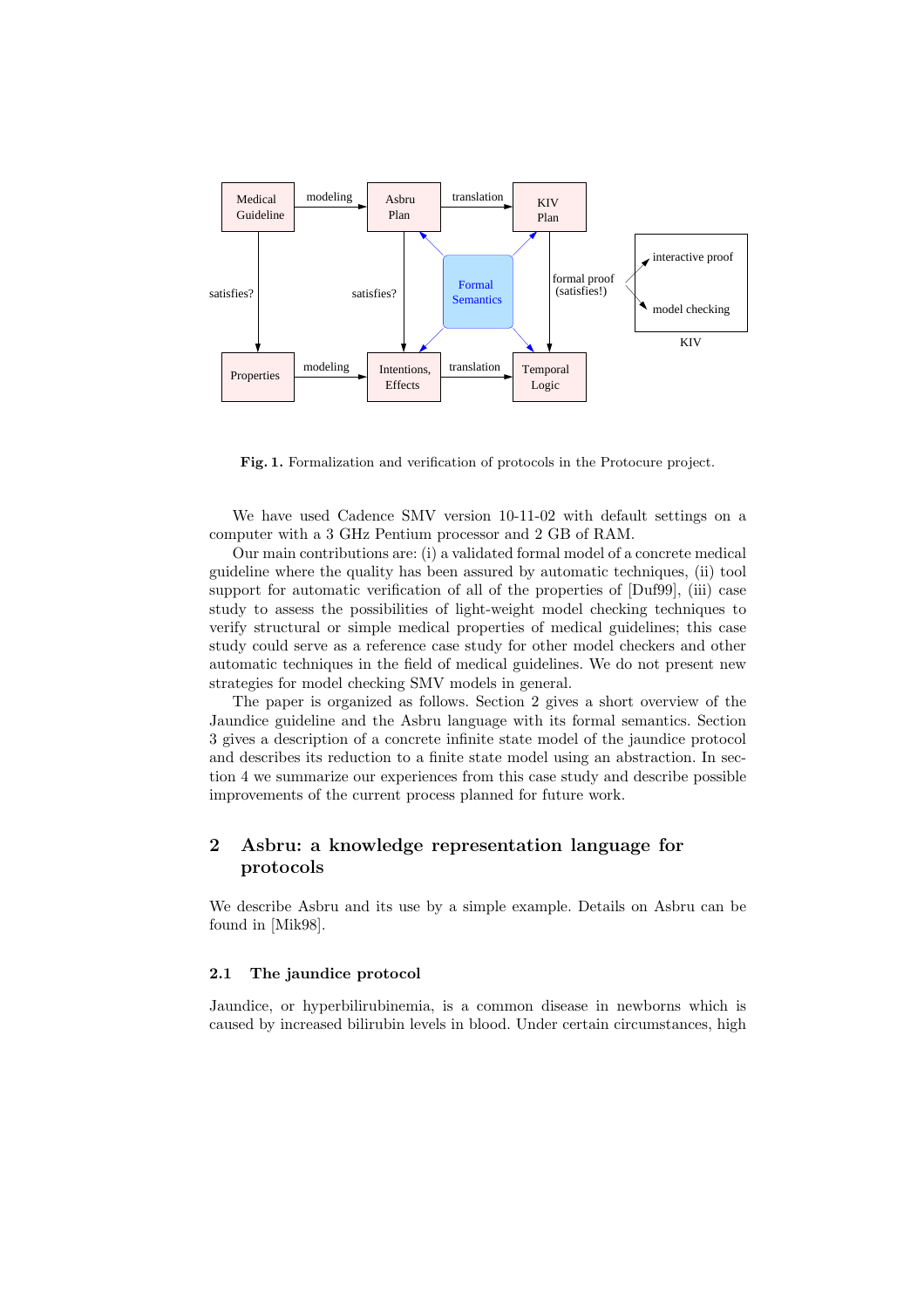bilirubin levels may have destructive neurological effects and thus must be accurately treated. Often jaundice disappears without treatment, but sometimes a phototherapy is needed to reduce the level of total serum bilirubin(TSB). In a few cases, however, jaundice is a sign of a severe disease, which must be treated appropriately.

The jaundice reference guideline[AAP94] is a 10 pages document which contains various notations: the main text; a list of factors to be considered when assessing a jaundiced newborn; two tables - one for the management of the healthy term newborns<sup>2</sup> and another for the treatment options for jaundiced breast-fed ones; and a flowchart describing the steps in the protocol. The Protocol consists of two parts performed sequentially: diagnosis and treatment. Treatment is performed if disease symptoms are detected. During the application of the protocol, as soon as the possibility of a more serious disease is uncovered, the recommendation is to exit without any further action. The further treatment is not considered in the guideline.

#### 2.2 Modeling the jaundice protocol in Asbru

Medical guidelines are represented as hierarchical skeletal plans, i.e. plans with subplans. Figure 2 shows the hierarchy of plans representing the Asbru model of jaundice protocol. It is made up of about 40 plans. Two phases in the protocol control flow clearly emerge: diagnostics and treatment parts which are executed sequentially. Three "Check-for-..." plans model two check-ups at specific time intervals and a continuous monitoring of the TSB level. We focus here on the diagnostic and treatment phase, which is more interesting from the verification point of view. It consists of two parallel plans, namely the actual treatment and a cyclical plan asking for the input of new TSB and age values every 12 to 24 hours. Depending on the current bilirubin level, either the regular-treatments or an exchange-transfusion can take place. The plan-body of regular-treatments plan contains two subplans which are executed in parallel without any ordering. The regular-treatments\* subplan (which is abbreviated with \* in Figure 2) represents a group of therapies, which are executed sequentially without any order. All of the therapy plans are optional with the exception of the observation plan which completion is obligatory for the successful completion of the parent plan. Any of these therapies can be restarted, in case if it is eventually aborted.

Figure 3 shows an example of two Asbru plans from the jaundice guideline. An Asbru model of a plan contains the definitions of different descriptive elements like intentions, conditions, plan body and control structures. In the following we describe these main elements.

The intentions are the high-level goals of a plan. Intentions can be expressed in terms of achieving, maintaining or avoiding certain states or actions. The states or actions to which intentions refer can be intermediate or final. Thus, the intention label "maintain-intermediate-state" means that always during the execution of the plan a certain condition must be satisfied. Generally

<sup>2</sup> Defined as 37 completed weeks of gestation.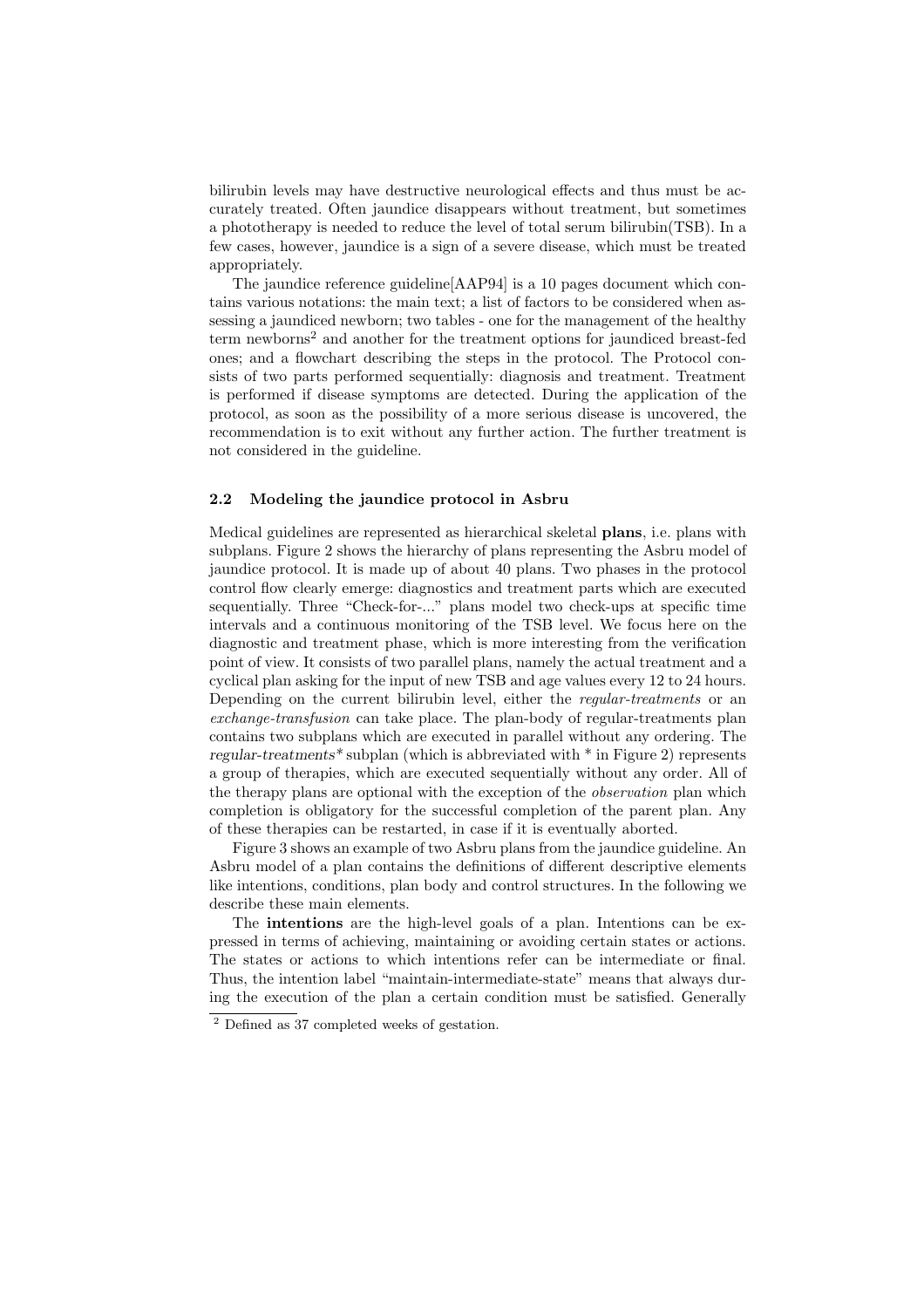

Fig. 2. Asbru plans modeling jaundice protocol.

there are twelve possible forms of intention: [achieve/maintain/avoid] [intermediate/overall [state/action]. Most of the properties we use in the verification are gained from the intentions (see Sec. 3.2). For example, one of the intentions of the phototherapy-intensive plan (Fig. 3) is to maintain a certain intermediate state, i.e. there is a bilirubin decrease in 4 to 6 hours after the activation of the plan. As all intentions of the jaundice guideline this is an universal property.

Every plan-body contains the actions to be performed by the plan and/or subplans to be executed as part of the plan. A wide variety of control structures can be used to specify the execution order of the actions in the plan-body. There are the following types of plan-bodies in Asbru:

- user-performed: an action to be performed by the user, which requires user interaction and thus is not modeled further
- single step: an action which can be either an activation of a subplan, an assignment of a variable, or request for an input value
- subplans: a set of steps to be performed in a given order. The possible execution orders are: sequential, parallel, in any possible sequential order(anyorder) and in parallel without any restrictions on the synchronization (unordered)
- cyclical plan: a repetition of actions over time periods

When a plan-body contains subplans it is possible to define the completion of some (or all) subplans as a necessary precondition for the successful completion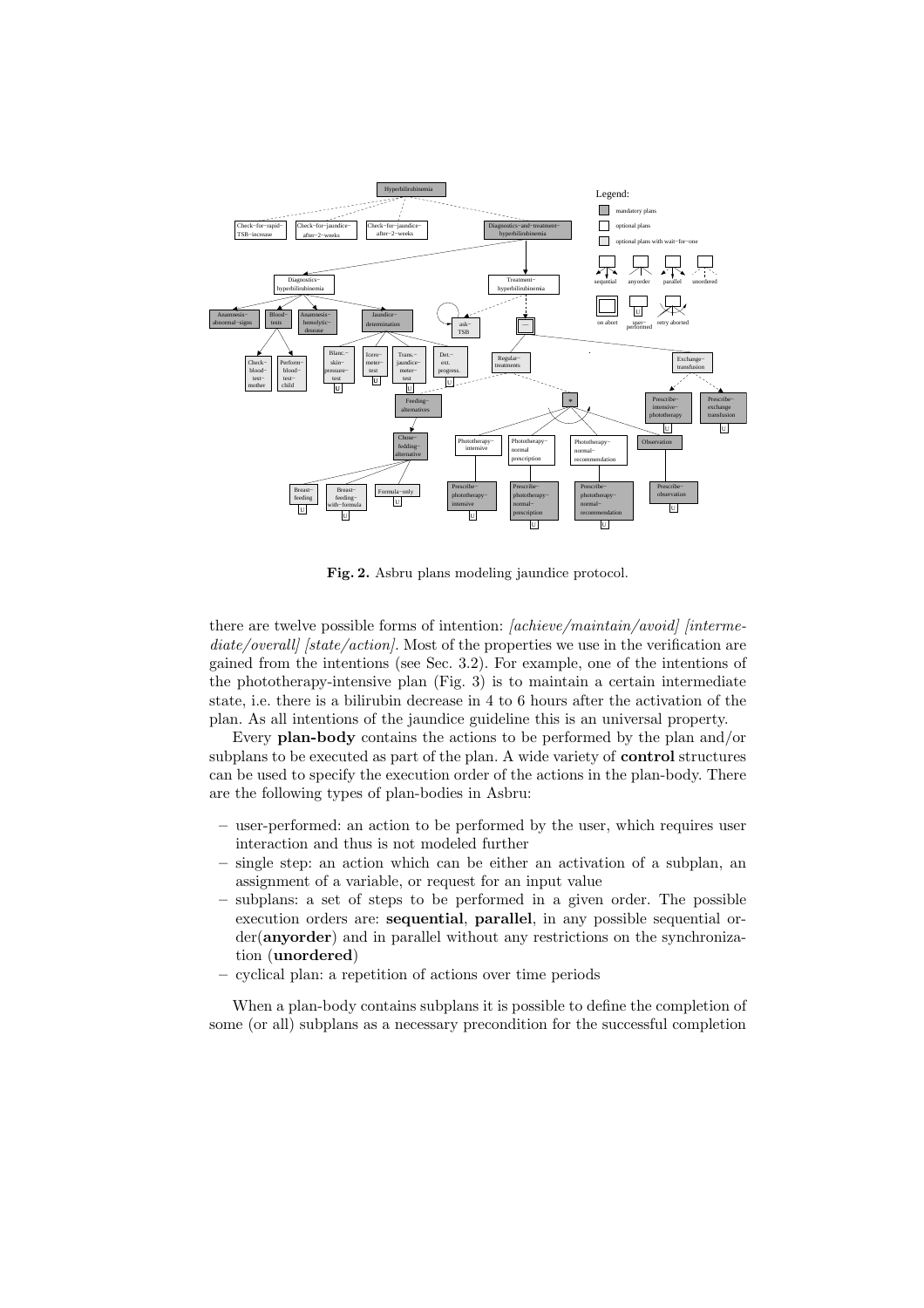```
plan regular-treatments
intentions ...
conditions ...
plan-body type=unordered, wait-for all
    feeding-alternatives
    /* implicit subplan regular-treatments*: */
    do type=any-order, retry-aborted-subplans=yes, wait-for observation
         phototherapy-intensive
         photottherapy-normal-prescription
         photottherapy-normal-recommendation
         observation
plan phototherapy-intensive
intentions
    achieve-overall-state: (bilirubin=observation)
    maintain-intermediate-state:
            (and(TSB-decrease=yes in [[4h,-], [-,6h], [-,-]] SELF)(TSB-change>1 in [[4h,-],[-,6h],[-,-]] SELF))
conditions
    setup-condition: (or(bilirubin=phototherapy-intensive in NOW)
                        (normal-phototherapy-failure))
    abort-condition: (or(and(bilirubin!=phototherapy-intensive)
                            (not normal-phototherapy-failure))
                        (intensive-phototherapy-failure))
    intensive-phototherapy-failure:
            (and(bilirubin=phototherapy-intensive in NOW)
                (or(and(TSB-decrease=yes in [[4h,-],[-,6h],[-,-]] SELF)
                      (TSB-change<1 in [[4h,-],[-,6h],[-,-]] SELF))
                   (TSB-decrease=no in [[4h,-],[-,6h],[-,-]] SELF)))
plan-body
```
prescribe-intensive-phototherapy

Fig. 3. Regular-treatments and Phototherapy-intensive plans

of parent-plan. For example wait-for all type of plan-body means, that the parent plan can only complete if all of the subplans are completed. Similarly wait-for one or wait-for someplan can be defined.

The regular-treatments plan (Fig. 3) is a good example for a more complicated structure of the plan-body. It has an unordered plan-body with wait-for-all option and two subplans: feedings-alternatives and regular-treatments\*. The implicit plan regular-treatments\* consists of several different therapies executed in any order (see Fig. 2 and Fig. 3). Its subplan phototherapy-intensive (Fig. 3), for instance, describes one of the therapies. Its plan-body simply contains the activation of the subplan prescribe-intensive-phototherapy.

A variety of conditions can be associated with a plan, which influence control of an execution of the plan. The most important types of conditions are the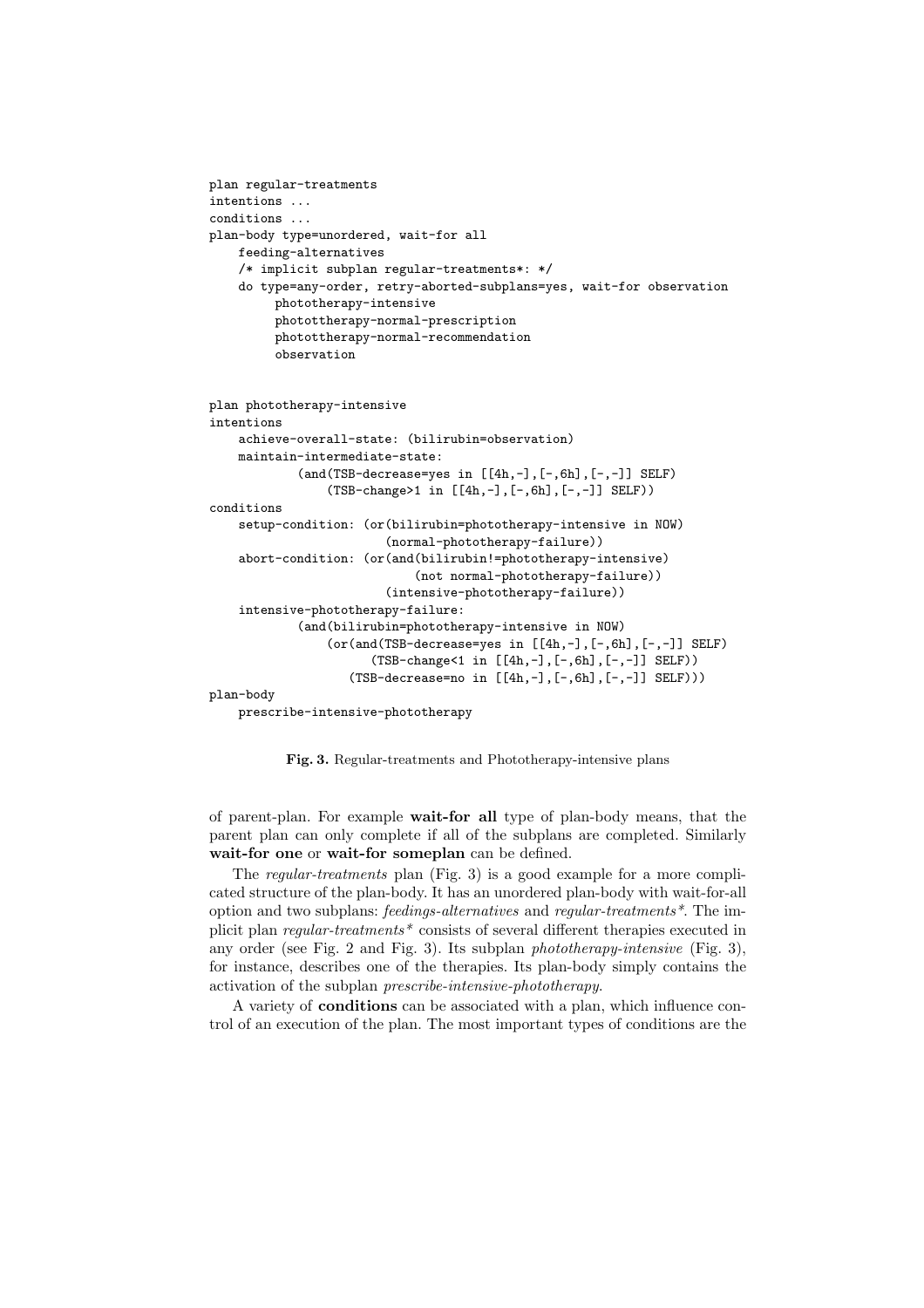following: filter-, setup-, activate-, abort-, and complete-condition. The meaning of these conditions is described more closely in the section 2.3. Conditions can not only specify a set of satisfying current states<sup>3</sup> but also they can be monitored over the time, if they are formulated using time annotations, e.g. in 4 to 6 hours after the activation of plan the bilirubin level change decrease is greater then 1.

Time annotations can occur in conditions. They specify the time period where a parameter condition used in the time annotation is monitored. A time annotation is defined by the following eight entities: reference point (REF), earliest starting shift (ESS), latest starting shift (LSS), earliest finishing shift (EFS), latest finishing shift (LFS), minimum duration (MinDu), maximum duration (MaxDu) and parameter proposition ParamProp. These components are combined in the data structure:

#### (ParamProp in [[ESS,LSS], [EFS,LFS], [MinDu,MaxDu]] REF)

Reference points like NOW (current time) and SELF (time of activation of this plan) are commonly used. Consequently a time annotations defines a set of time intervals (also called set of possible occurrences). A time annotation is TRUE if and only if there exist a time interval in the set of possible occurrences where the condition ParamProp is evaluated to TRUE in all time points within this interval.

As example consider the following time annotation from the phototherapyintensive plan:

#### $(TSB \text{-} decrease = yes \text{ in } [[4h, -], [-, 6h], [-, -]] \text{ } SELF)$

This time annotation monitors the bilirubin level on the time interval between 4 to 6 hours after the plan start. It is evaluated to TRUE if there is a new bilirubin measurement with a value smaller than the latest value before the plan started. It has the following meaning: there exist time interval (or point as special case of interval) with earliest starting at 4h after the plan activation and latest finishing at 6h after activation where TSB-decrease=yes is true. The predicate TSB-decrease=yes is evaluated to TRUE on the given interval if and only if for all time point  $t_0$  on this interval the bilirubin value is smaller than bilirubin value at the time of plan activation.

## 2.3 Formal semantics of Asbru

As formal semantics for Asbru we use [Bal02]. The semantics follows two goals: first it should document Asbru and be understandable for users; on the other hand it should be formal enough. We use the example of regular-treatments<sup>\*</sup> plan to explain the semantics here.

<sup>3</sup> An Asbru state is composed of the state of execution of all plans and the state of the patient. Further we have the Asbru history which is defined as a mapping from the Asbru clock (ticker) to an Asbru state and allows to specify time annotated conditions.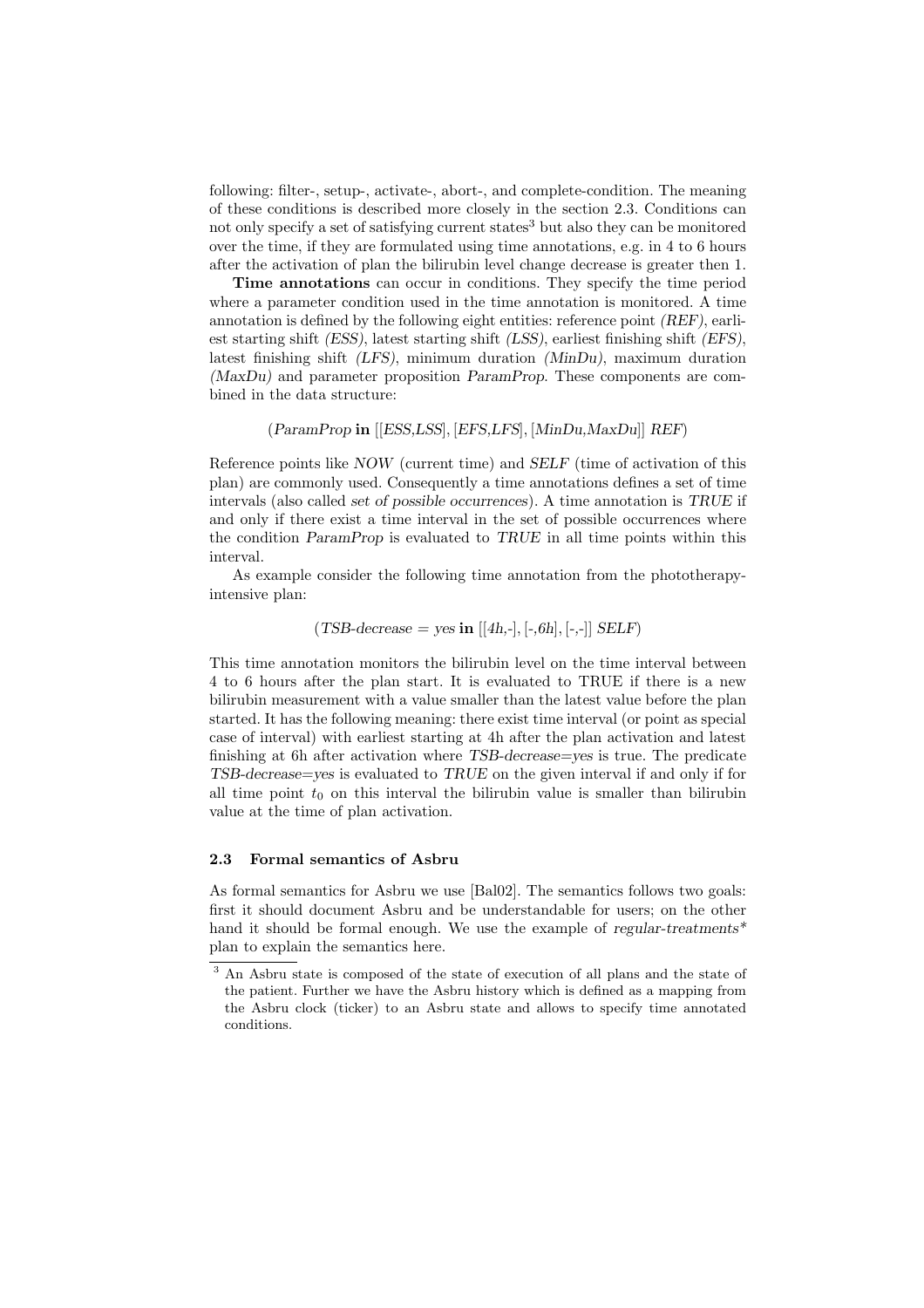

Fig. 4. Statecharts modeling regular-treatments\* plan.

The operational semantics of Asbru is defined using statecharts. We use the statecharts semantics defined in [DJH98]. Asbru plans are modeled as statecharts which run in parallel and communicate via shared variables and signals. Asbru conditions are monitored over time. The evaluated conditions trigger transitions of the statecharts. The evaluation of conditions depends on the data inputs from the environment usually describing dynamics of patient. Shared variables like patient parameters or state of other plans can also influence the evaluation of Asbru conditions. For example the abort-condition of phototherapy-intensive plan (see Fig. 3) triggers the abort of the plan as soon as it fails to reduce bilirubin level in 4 to 6 hours after the plan activation.

The regular-treatments\* plan is an implicit subplan of the regular-treatments plan (see Fig. 2 and Fig. 3). The behavior of the regular-treatments\* plan is defined by the statechart in Figure 4. This statechart is divided into a Selection phase and an Execution phase. Initial state of the plan is Inactive. An external signal consider triggers the selection phase (transition SC). In the state Considered the condition filter tp is checked. In case this condition is satisfied, the plan changes to the state Possible and so on. In the state Activated the subplans are executed. The execution of subplans is controlled by the regular treatments\* Control statechart (Fig. 4), which models an anyorder control of subplans. It is responsible for the generation of the consider-, activate- or retry-signals, which control the execution of subplans. All subplans are selected in parallel (transition  $c$ ) and executed such that at most one subplan is active at the same time (transitions i.a). If the activated plan terminates(transitions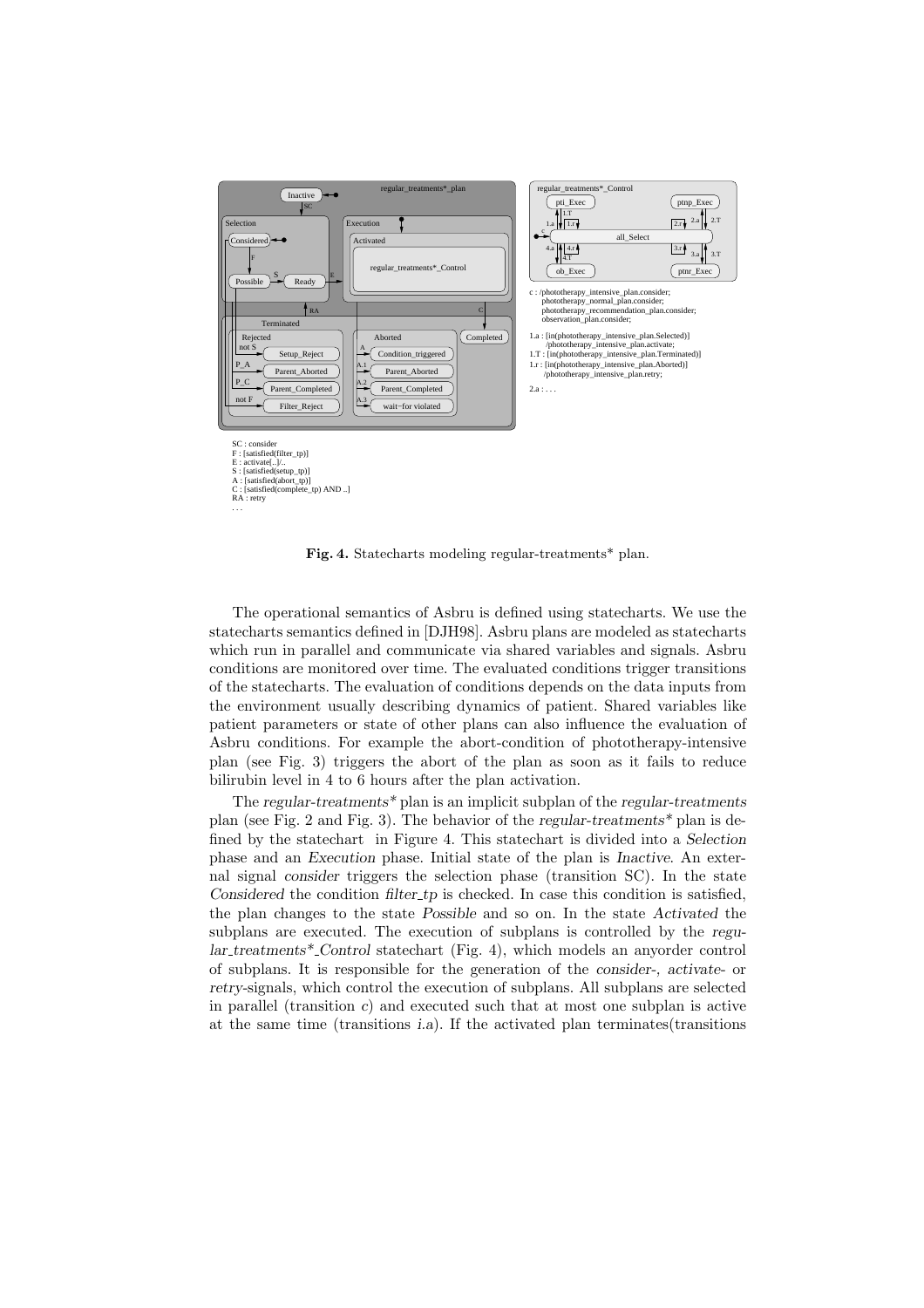i.T) another one can be activated. If several subplans reach state Selected simultaneously, one of them is activated nondeterministic. If parameter flag "retryaborted" is set, then the transition i.r initiates a restart.

The concrete infinite state model of the system is composition of statecharts running in parallel and reacting on environment inputs. Interaction with environment happens in micro- and macro-steps. One macro-step consists of many micro-steps which describe reaction of system on certain environment input. As a system achieves a stable state the corresponding macro-step is completed and in the first micro-step of the next macro-step new input from the environment is read. This model corresponds to the assumption that the system, which models the guideline, always reacts quick enough to changes of the environment. It is also intuitively the proper modeling for medical plans, i.e. control of plans does not take time to activate or cancel some plans. The notion of time is defined using macro-steps. Time passes only with the begin of every macro-step.

In Asbru we have no explicit model of the patient, i.e. we does not model specific patient behavior. We assume that the patient has chaotic behavior, i.e. parameter values blood pressure, bilirubin level in blood etc. changes arbitrary over time. This allows us to investigate whether medical protocol reacts adequately in all possible cases. Consequently the infinite state concrete model is composition of statecharts modeling medical plans, environment and Asbru clock modeling current time, see Figure 5. This model resembles somehow the model of parallel processes communicating over shared variables.

#### 3 Model checking process

The crucial point in model checking and verification in general is computing an optimal abstraction of the examined system. Recently, much research has concentrated on tackling the state explosion problem. A variety of abstraction techniques have been developed, for example [Gru01], [GS97], [CGL94], [GHJ01] and [DGG97]. An important observation is basis for these investigations: there are different aspects in the concrete model that have no impact on the checked property and can be abstracted in such a way that the size of the model is drastically reduced, but the property is still safely verified, i.e. the satisfaction of a property over an abstract model implies satisfaction over the concrete model. Methods that derive an abstract model directly from some high-level description of the system are needed.

#### 3.1 Abstract finite state model

Generally, it is a hard task to construct a correct abstract finite state model for the generic Asbru model completely automatically, since Asbru is a very expressive language.

The infinite parameters describing the patient (or environment) can be abstracted to finite state variables using data abstraction [CGL94], [Lon93]. The more problematic issue is time, which usually requires some kind of history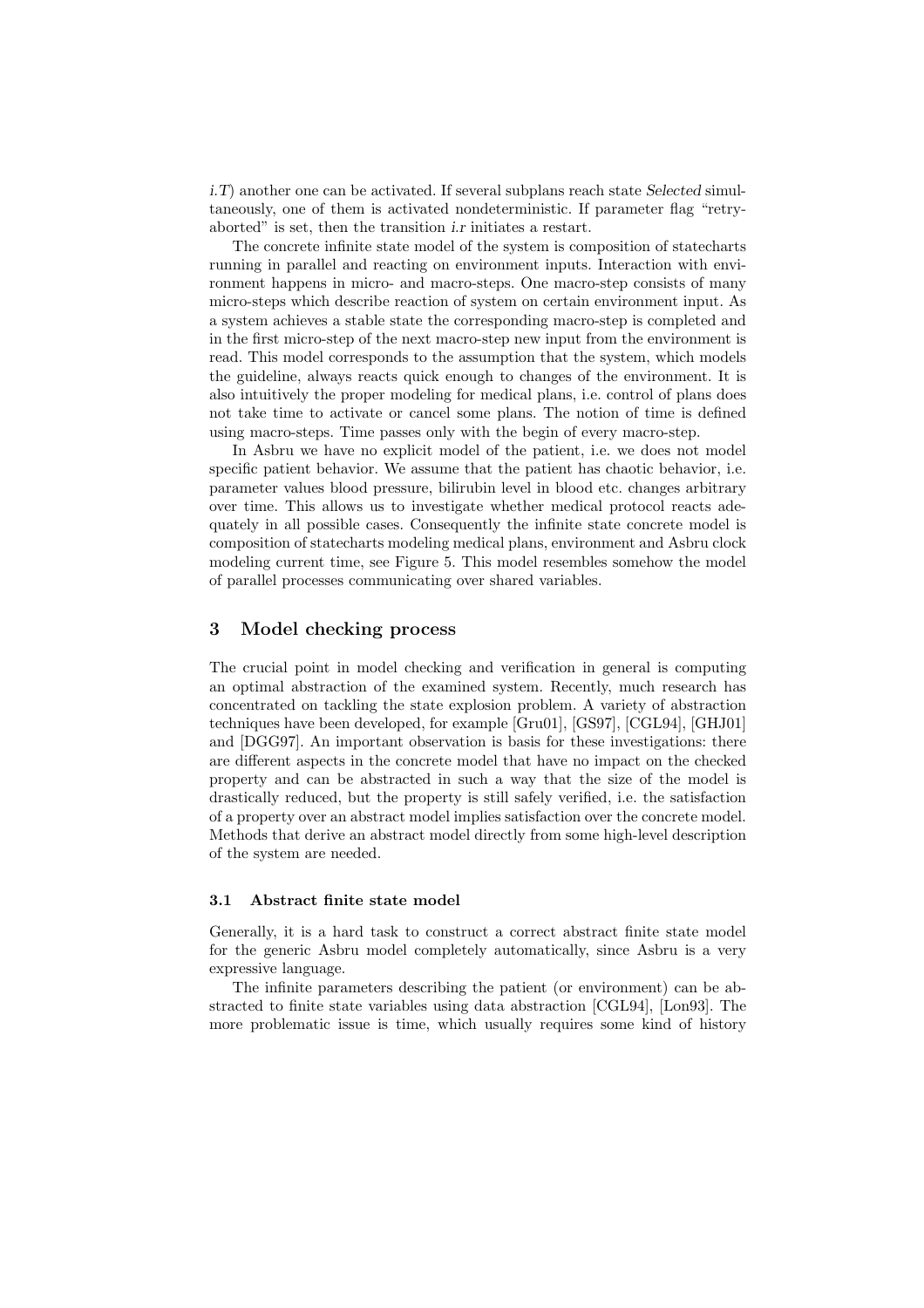

Fig. 5. Infinite state concrete model of medical guideline.

variable. All plans, in order to proceed, must know whether their setup-, filter-, abort- or complete-condition is satisfied or not. Some of these conditions contain time annotations, as for example the abort-condition of phototherapy-intensive plan does (see Fig. 3). In order to evaluate some time annotated conditions a plan must access the history.

Our goal is an abstraction which can be constructed automatically for the given Asbru model. In order to construct a finite state model an appropriate abstraction which eliminates time and history is needed. We use a simple abstraction that maps all time annotations to atomic propositions which logical value is randomly assigned in every macro step. Those random inputs can eventually generate behavior in the abstract model that is not present in the concrete model. This abstraction preserves only  $\mathrm{ACTL}^4$  properties, as it is an overapproximation, which adds extra behavior to the abstract model. Nevertheless, this is not a problem for us, because most interesting properties we aim to verify are intentions, which are ACTL properties.

The main weakness of this abstraction is the generation of false negatives during the verification of properties. On the other hand the important advantage is its automatic generation. By this abstraction we shift the complexity of time and history to the environment. According to the statechart semantics inputs from the environment happen in the first micro-step of every macro-step and provide the required information about the patient needed for the controls of plans, e.g. up-to-date value of blood pressure or information about change of the bilirubin level in blood over the period of 6 hours after the start of the plan.

For the generation of the SMV model we translate the statecharts from the Asbru semantics into an equivalent flat state transition system, which can be be encoded directly in the SMV language. This part models the control flow of the guideline. On the other hand, the data flow and time is modeled using the abstraction techniques described above.

<sup>4</sup> The logic ACTL is the set of all well-formed state formulas from CTL[Eme90] containing no existential operators (EX and EU)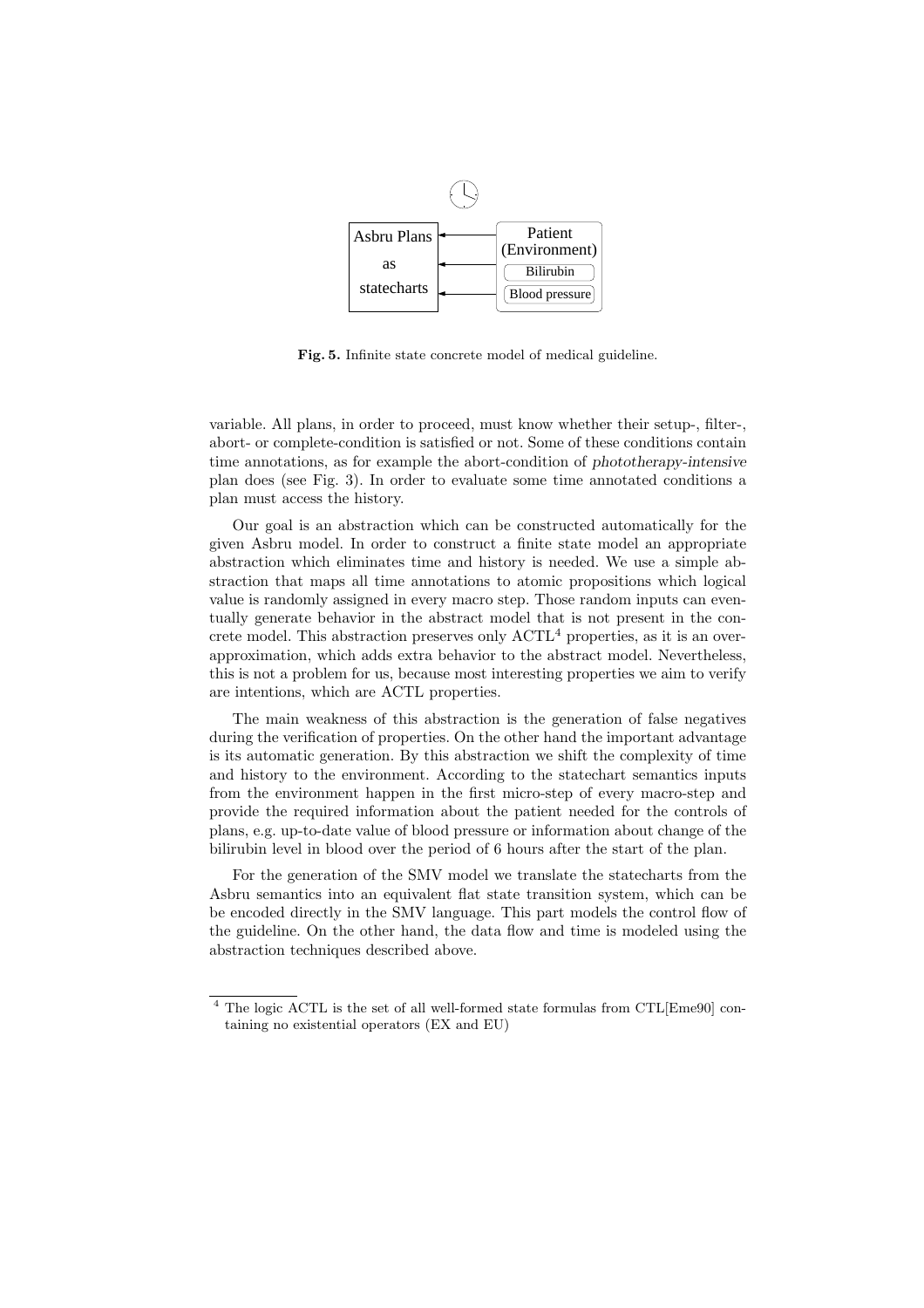```
term_pti_plan: SPEC AG(!ptip_state = inactive ->
                        AF(ptip_state = completed |
                           ptip_state = rejected |
                           ptip_state = aborted))
satisf_abort_pti_plan: SPEC AG(!(ptip_state=activated &
                                 ptip_abort_condition))
reach_activated_pti_plan: SPEC AG(!(ptip_state=activated))
wait_possible_pti_plan: SPEC AG(ptip_state = possible ->
                                AF(ptip_setup_condition |
                                   ptip_is_terminated))
```
Fig. 6. SMV specification of structural properties for Phototherapy-intensive plan

#### 3.2 Properties

The results from the verification of properties should help to improve the quality of medical guideline. Structural properties specify the general correctness requirements, which must be satisfied by every Asbru protocol, regardless of its contents. For example, every plan should eventually terminate, every plan must have a chance to execute or be able to complete. Our experiences from jaundice case study has shown that verification of structural properties helps to discover errors produced during the translation of informal medical guideline into the formal Asbru model. Following structural properties have been considered: termination (Asbru plans should always terminate), every plan can eventually be activated (completed), there are no redundant conditions (i.e. every condition can eventually have influence on the control flow of plans) and all wait states are eventually quitted. These properties have been formalized as CTL formulas and are automatically generated for every Asbru plan as SMV specifications. Most of them are originally not ACTL properties, but their verification can be indirectly accomplished by the verification of the corresponding ACTL properties, as described in Section 3.3. For example, the corresponding ACTL properties (in SMV syntax) for the plan phototherapy intensive(pti) are depicted in Figure 6. The property term pti plan formulates termination property, i.e. every plan that was previously selected always terminates in the future. By the satisf abort pti plan property we try to verify whether the abortcondition of the phototherapy-intensive plan is redundant or not. In case we found a non-spurious counter-example for satisf abort pti plan we know that abort-condition is not redundant, i.e. it has an influence on the plan execution. Similar properties can be formulated for all other Asbru conditions. Reachability of important states is tested by properties like reach activated pti plan. The property wait possible pti plan tests whether wait state possible is eventually quitted.

Medical property address high level aspects of medical protocol, such as relevant clinical parameters or general safety requirements concerning actions of physicians or overall intentions of the guideline. As an example, when treating jaundice, it is required that 6 hours after application of phototherapy the biliru-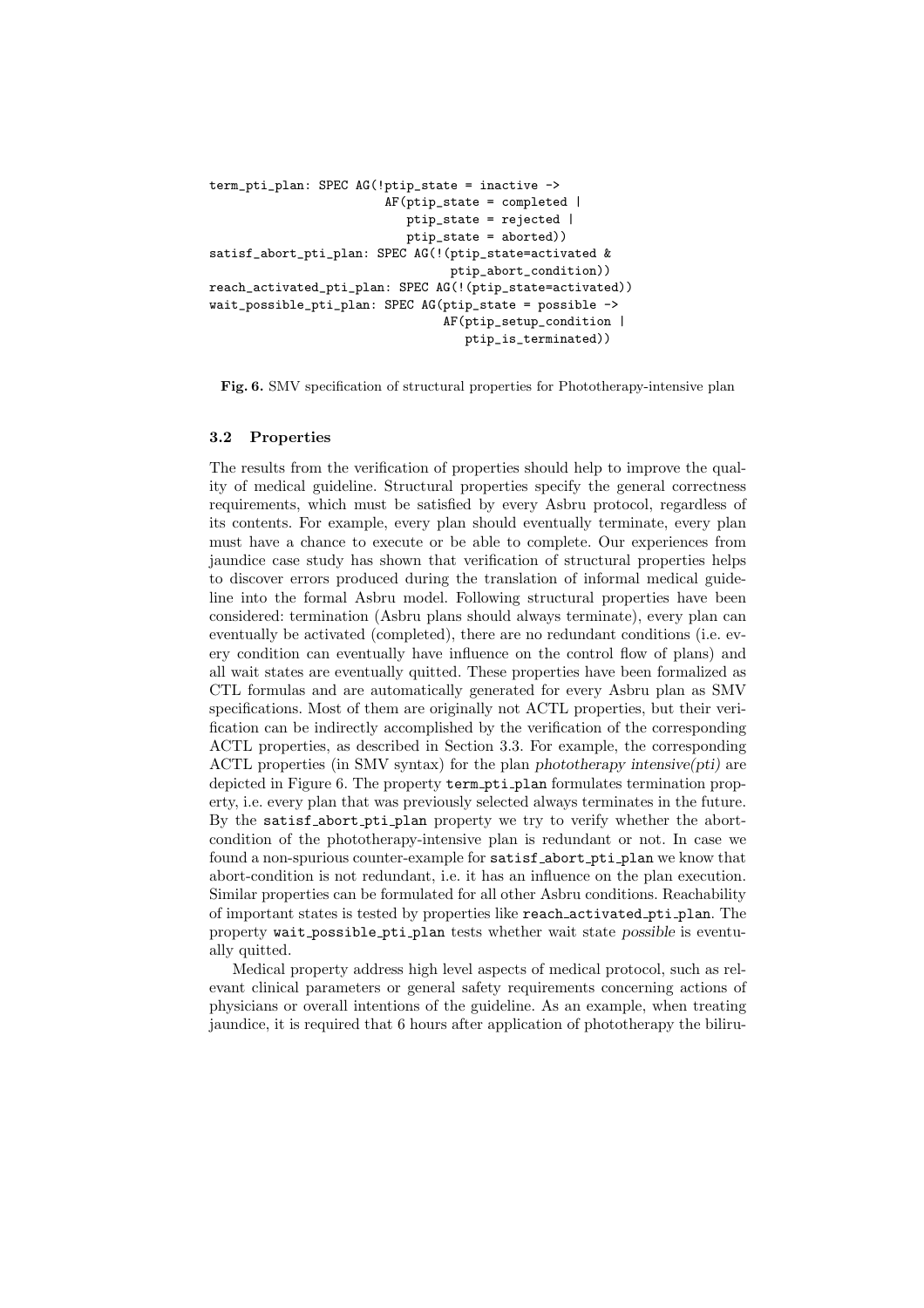```
--achieve overall state: bilirubin = observation
SPEC AG(ptip state = completed \rightarrow AF AG bilirubin = observation)
--maintain intermediate state: tsb_decrease = yes & tsb_change>=1
SPEC AG((ptip\_state = activated & tick) ->
        (pti_tsb_decrease_yes_signal &
        !pti_tsb_change_less_one_signal))
```
Fig. 7. SMV specification of medical properties for Phototherapy-intensive plan



Fig. 8. Verification scheme.

bin level must drop significantly. In jaundice case study we considered only plan intentions as conceptual properties. For instance, plan phototherapy-intensive has two intentions, which can be specified as ACTL properties, as Figure 7 shows. With the intermediate state in the second property we mean only stable states, i.e. states in which the reaction of the plan on the environment inputs is completed. Therefore, the variable tick is used to describe the activated state of the pti plan where it is stable, i.e. no transitions of the corresponding statechart are activated.

#### 3.3 Verification process

The abstraction we use is described in 3.1. It allows us to generate the SMV model fully automatically. On the other hand it can introduce unrealistic behavior, which has an impact on the verification process. Figure 8 illustrates the general scheme of verification. Due to property preservation considerations we examine only ACTL properties although it is also indirectly possible to verify ECTL properties. The medical properties we considered are the intentions of the plans, which are formulated as ACTL formulas.

If ACTL property is proved to be false the corresponding counter example is generated. In the next step we have to analyze this trace to find out whether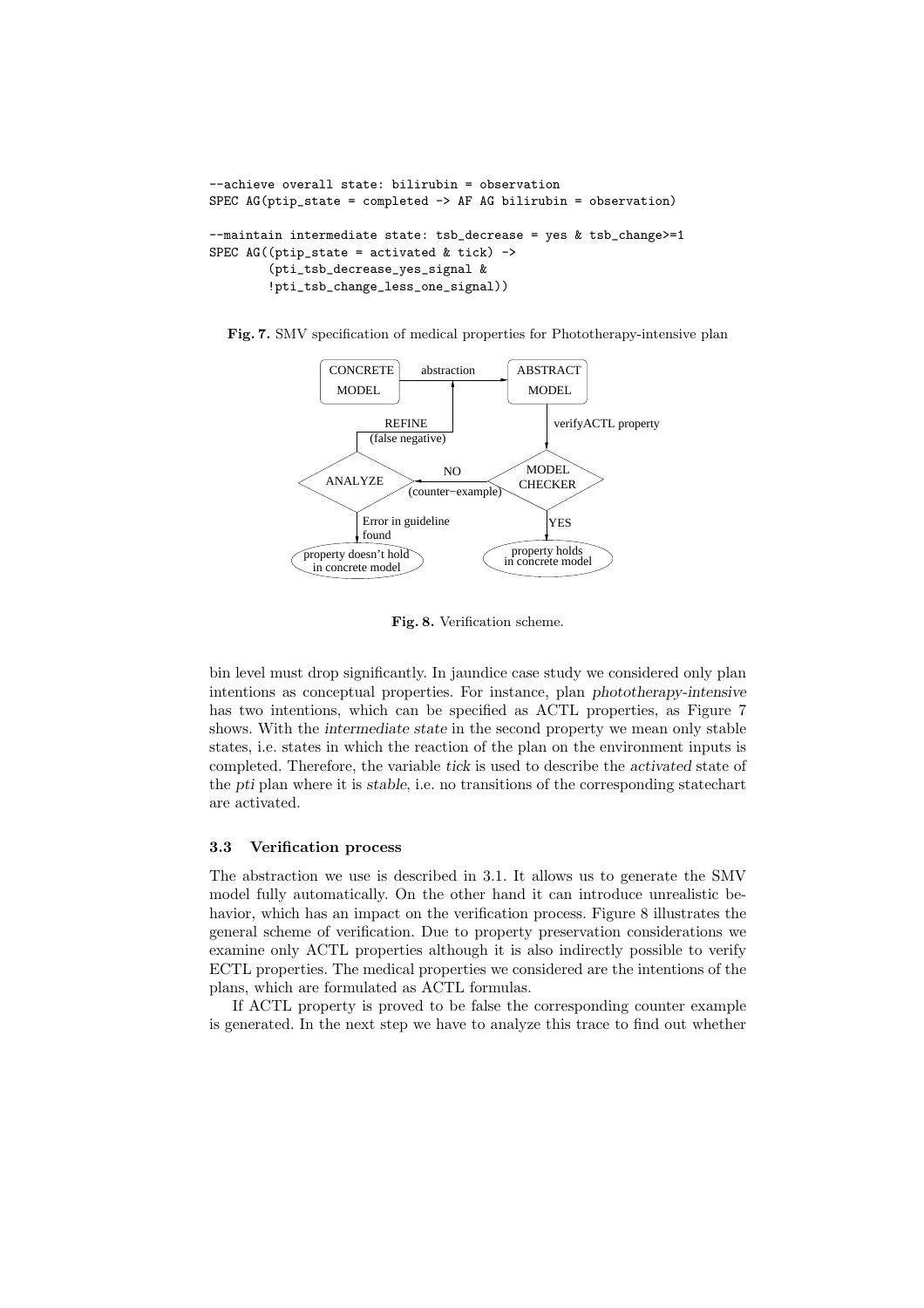

Fig. 9. Counter example visualization.

it is a real bug in the concrete model or just some unrealistic trace added by the over-approximation. We have also to verify ECTL properties since most implementation level (structural) properties are existential properties, e.g. satisfiability of Asbru conditions or non-redundancy of plans. If, for instance, a ECTL formula  $EF\phi$  must be verified, we verify first the ACTL formula  $AG\neg\phi$ . If it is true then original formula is false. On the other hand, if a counter example is found then we analyze whether it is realistic one. If the found counter example trace is realistic then the original formula is true and generated counter example is the trace that satisfies the original formula.

#### 3.4 Results and experiences from verification of jaundice

The abstracted model of the jaundice guideline was constructed in the SMV language and model checking was used to verify different properties. Especially we verified structural and medical properties of approximately 30 Asbru plans from the jaundice hierarchy of plans. Automatic generation of 3000 lines of SMV model including 360 properties has accelerated the whole process. Checking of one property has taken about 2 minutes whereby 2000000 BDD-nodes were allocated. Complete verification of circa 400 properties lasted 3.5 hours and 4000000 BDD-nodes were allocated.

In the whole verification process the manual effort of analyzing the counter examples and refining the abstract model was rather small and acceptable. The verification of structural properties helped immensely to gain confidence in the formal Asbru model.

During the process of formalization and verification of the medical properties, a number of errors and ambiguities were discovered. We have found special cases of treatment that violate plan intentions. These special cases have been overseen by the Asbru modelers and consequently not appropriately considered in Asbru model. Figure 3.4 illustrates the possible execution sequence that violates the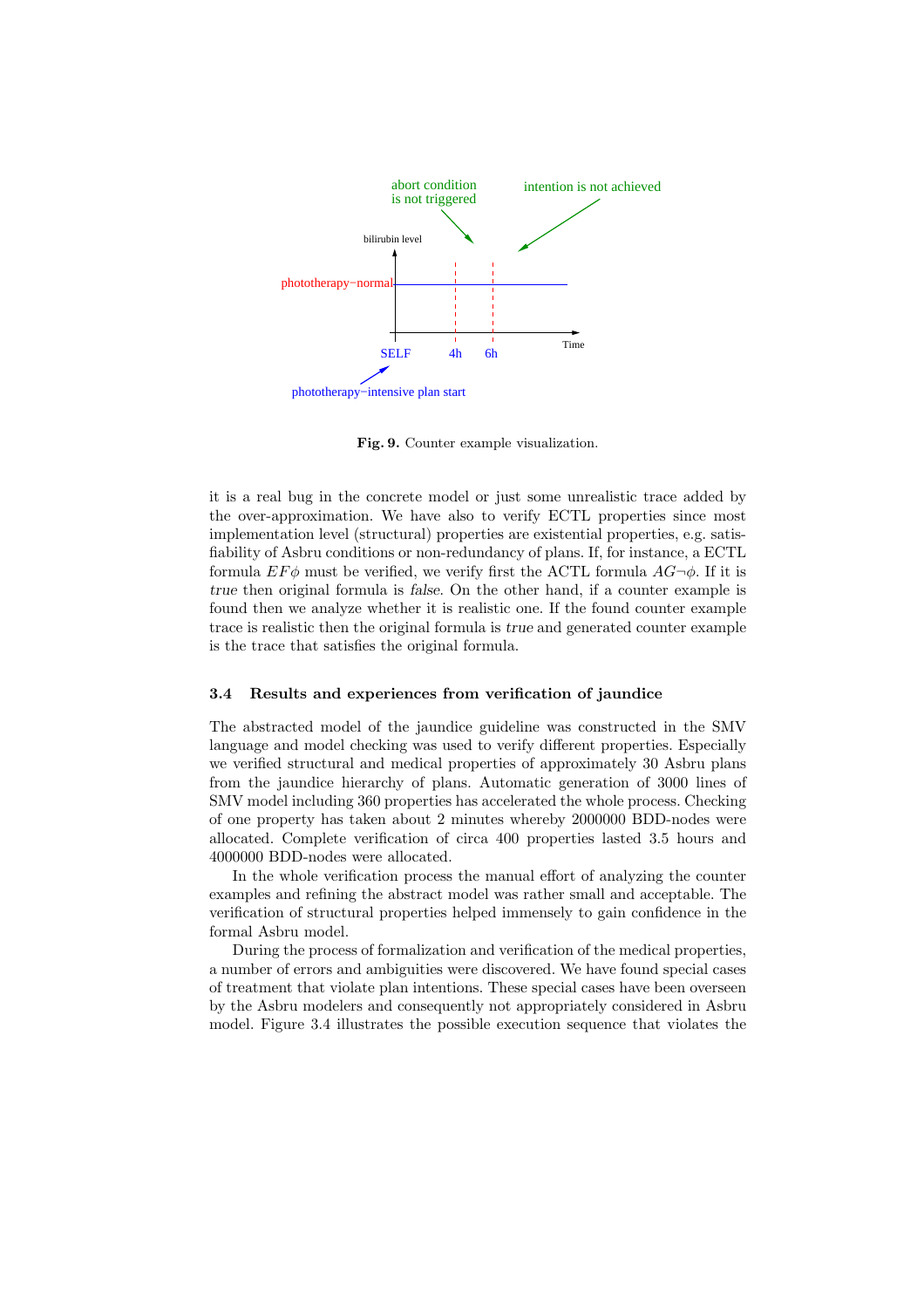intention of phototherapy-intensive plan, see Figure 3. The intention postulates that in 4 to 6 hours after plan start the bilirubin level must decrease in the other case plan must abort. As we see on Figure 3.4 bilirubin level does not decrease in the corresponding time interval and plan does not aborts. The reason for violation of plan intention is too weak abort-conditions that does not consider all possible cases. Using model checking verification method we have discovered many other similar "forgotten" cases in the overall plan hierarchy containing 30 plans.

## 4 Summary and Outlook

In this paper we have described the automated verification of medical guidelines using jaundice case study as an example. The simple abstraction we applied yielded surprisingly good results in jaundice case study. In fact only few refinements and fine tuning were needed while verifying properties. This simple abstraction allows us to construct the SMV model fully automatically, which is an important advantage as we plan to apply this method on further case studies. Nonetheless the approach as whole is not completely automatic but partly an interactive one (see Fig. 8) because our abstraction is over-approximation. Due to high expressiveness of Asbru modeling language it is practically not possible to construct correct abstraction for the general case of Asbru-model automatically without any user interaction. But this process can be highly automated.

First errors we have found were consequence of too coarse abstraction. In some cases our first verification experiments have shown that used abstraction is too coarse. Therefore, to avoid the interactive component ANALYZE in the process, see Figure 8, we plan to construct the correct abstraction. We see this as promising direction for further work on verification of Asbru. Further we plan to use the KIV theorem prover to show the correctness of the constructed abstraction by proving the corresponding bisimulation equivalence. Another profitable improvement were visualization of model checking results. The graphical interpretation of counter examples can make verification more efficient as it makes the interpretation of traces easier.

Our approach to verify simple properties of medical guidelines by model checking were surprisingly successful. Therefore, it is promising to also apply other automatic techniques to the verification of more complex properties, e.g. real-time properties, and larger guidelines.

Currently, we are applying our method on a second guideline, which describes the treatment of breast cancer. This guideline is considerably larger but our first experiences with it were very promising.

## References

[AAP94] American Academy of Pediatrics, Provisional Committee for Quality Improvement and Subcommittee on Hyperbilirubinemia. Practice parameter: management of hyperbilirubinemia in the healthy term newborn Pediatrics, 94:558-565, 1994.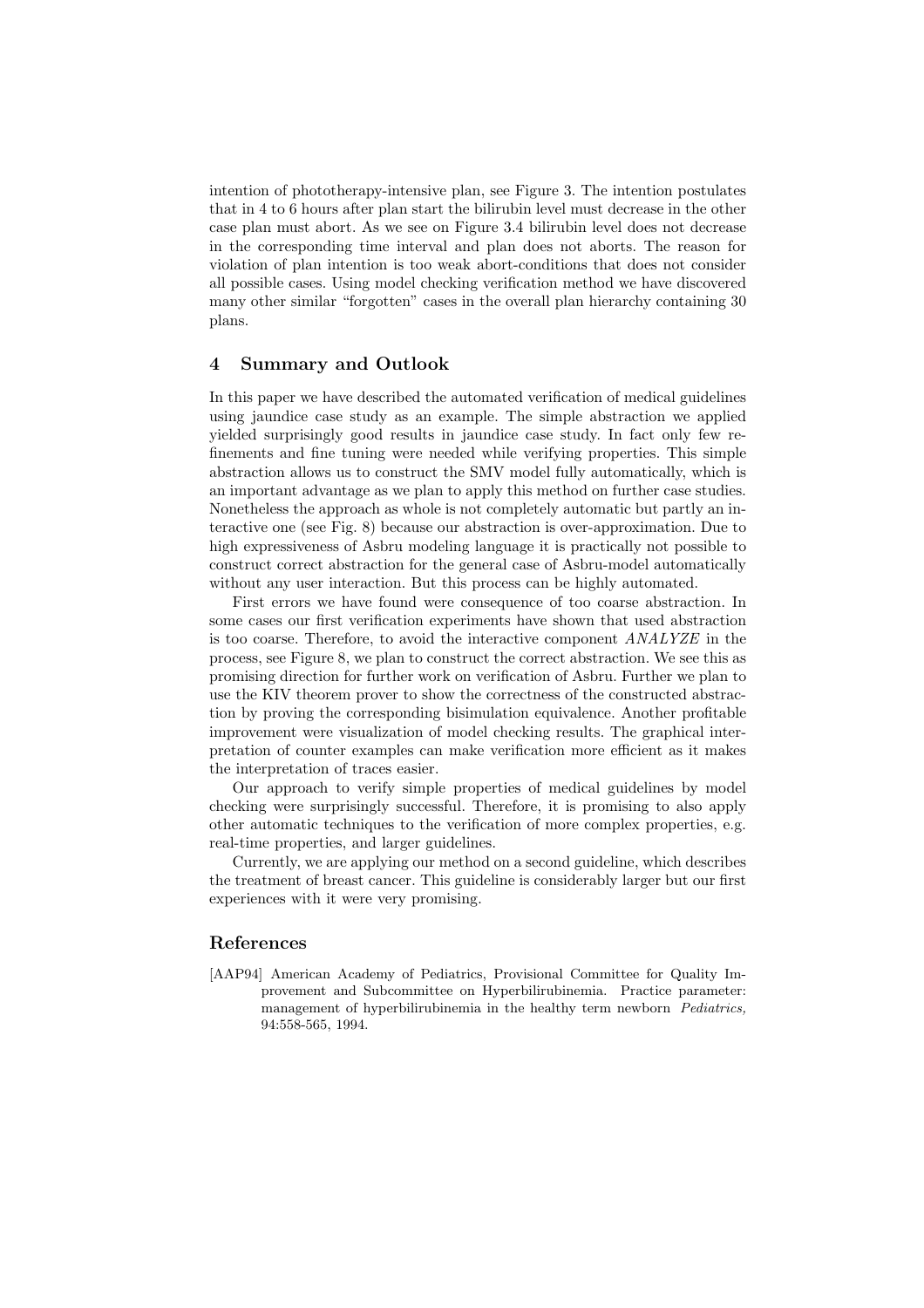- [BRS00] M. Balser, W. Reif, G. Shellhorn, K. Stenzel, A. Thums. Formal system development with KIV. In T.Maibaum, editor, Fundamental Approaches to Software Engineering, number 1783 in LNCS. Springer, 2000.
- [Bal02] M. Balser, C. Duelli, W. Reif. Formal Semantics of Asbru An Overview In Proc. of the 6th World Conference on Integrated Design and Process Technology(IDPT-02), June 2002.
- [CGL94] E.M. Clarke, O. Grumberg, D.E. Long. Model checking and abstraction. ACM Transactions on Programming Languages and Systems, 16(5):1512-1542, September 1994
- [CGP00] E.M. Clarke, O. Grumberg, D. Peled. Model Checking. MIT Press, 2000.
- [Cou77] P. Cousot, R. Cousot. Abstract interpretation : A unified lattice model for static analysis of programs by construction or approximation of fixpoints. ACM Symposium of Programming Language, pages 238-252, 1977.
- [Dam96] D. Dams. Abstract Interpretation and Partition Refinement for Model Checking. PhD Thesis, Eindhoven University of Technology, 1996.
- [DGG97] D. Dams, R. Gerth, O. Grumberg. Abstract interpretation of reactive systems. ACM Transactions on Programming Languages and Systems, 19(2):253- 291,1997
- [DJH98] A. Pnueli, B. Josko, H. Hungar, W. Damm. A Compositional Real-time Semantics of STATEMATE Designs. Lecture Notes in Computer Science, pages 186-238, Springer Verlag, Berlin, Proceedings COMPOS'97.
- [Duf99] G. Duftschmid, S. Miksch. Knowledge-based verification of clinical guidelines by detection of anomalies OEGAI Journal 1999, pages 37 – 39.
- [Eme90] E. Allen Emerson. Temporal and Modal Logic. Handbook of Theoretical Computer Science, Volume B: Formal Models and Sematics 1990, J. van Leeuwen, ed., North-Holland Pub. Co./MIT Press, Pages 995-1072.
- [FL92] M.J. Field, K.N. Lohr. Clinical Practice Guidelines: Directions for a New Program. National Academy Press, Washington D.C., USA, 1992.
- [FLR97] J. Fox, N. Johns, C. Lyons, A. Rahmanzadeh, R. Thomson, P. Wilson. PROforma: a general technology for clinical decision support systems. Computer Methods and Programs in Biomedicine, 54:59-67, 1997.
- [GHJ01] P. Godefroid, M. Huth, R. Jagadeesan. Abstraction-based Model Checking using Modal Transition Systems. Proceedings of CONCUR'2001, Aalborg, August 2001. Lecture Notes in Computer Science, vol. 2154, pages 426-440, Springer-Verlag.
- [Gru01] O. Grumberg. Abstractions and Reductions in Model Checking. Nato Science Series, Vol. 62, 2001, Marktoberdorf summer school.
- [GS97] S. Graf, H. Saidi. Construction of abstract state graphs with PVS. In Computer aided verification, volume 1254 of LNCS, pages 72-83, June 1997
- [Lon93] D.E. Long. Model checking, Abstraction, and Compositional Reasoning. PhD Thesis, Carnegie Mellon University, 1993
- [Mik98] Y. Shahar, S. Miksch and P. Johnson. The Asgaard project: a task-specific framework for the application and critiquing of time-oriented clinical guidelines. Artificial Intelligence in Medicine 1998, pages 29 – 51.
- [Mil71] R. Milner. A Calculus of Communicating Systems. Springer, 1980.
- [TMB04] A. ten Teije, M. Marcos, M. Balser, J. van Croonenborg, C. Duelli, F. van Harmelem, P. Lucas, S. Miksch, W. Reif, K. Rosenbrand, A. Seyfang, J. Coltel, A. Jovell. Supporting the development of medical protocols through formal methods. In Proc. of the Symposium on Computerized Guidelines and Protocols (CGP-04). IOS Press, 2004